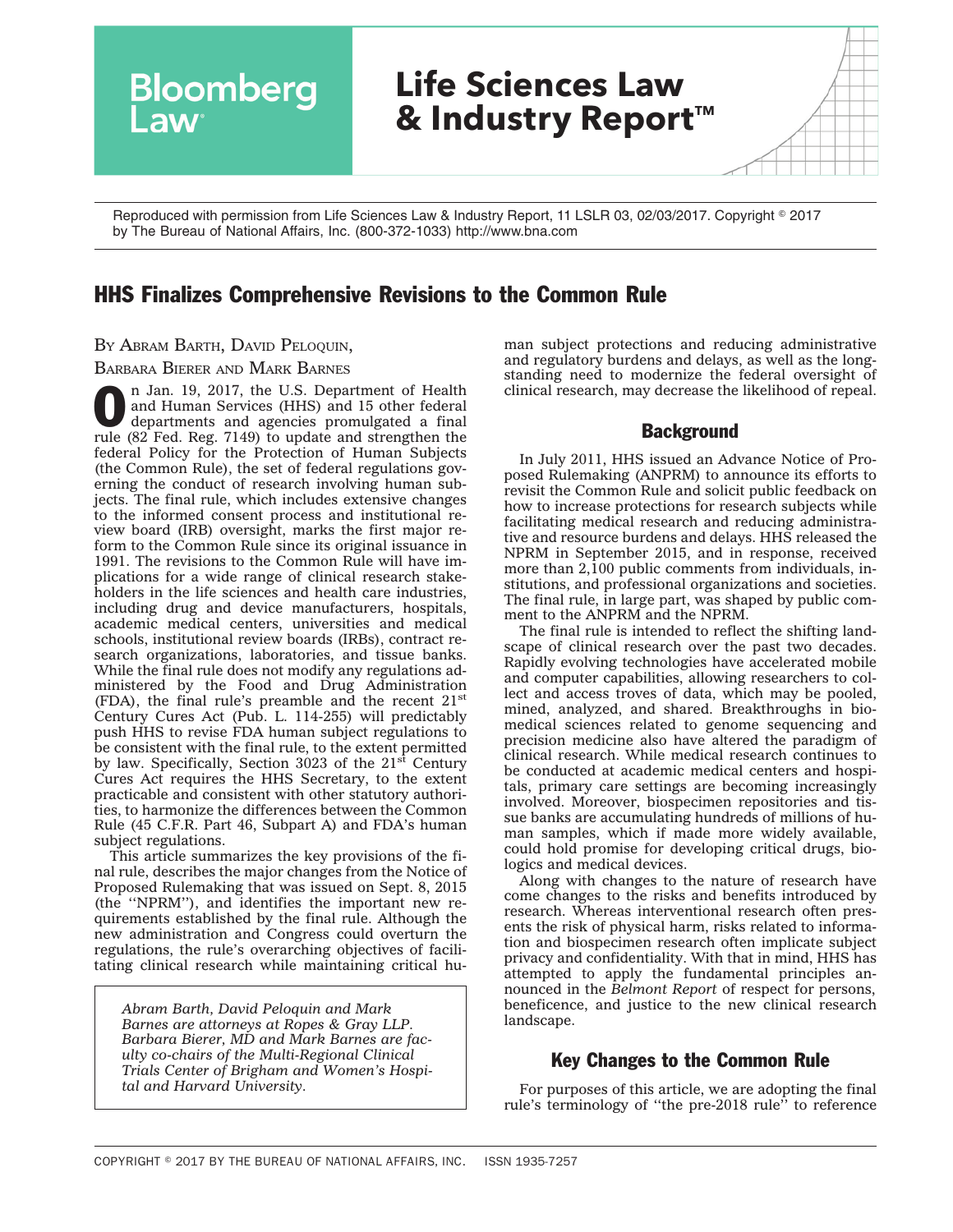the iteration of the Common Rule that was changed by the final rule.

## I. Scope of the Common Rule (§ \_\_.101)

#### A. Coverage of 'clinical trials'

The pre-2018 rule applies to research funded by a federal department or agency that has adopted the Common Rule. The NPRM would have extended the scope of the Common Rule to cover all ''clinical trials,'' regardless of funding source, that were conducted at a U.S. institution that received federal support and were not subject to regulation by the FDA. In response to negative public comments, the final rule does not implement the NPRM proposal and instead concludes that the proposal for extending the Common Rule to currently unregulated clinical trials ''would benefit from further deliberation'' (82 Fed. Reg. at 7156).

#### B. Direct Oversight of IRBs Not Operated by an Institution with an FWA  $(\S$  \_\_\_.101(a)(1))

The pre-2018 rule does not subject IRBs not operated by an institution holding a Federalwide Assurance (FWA) to oversight for compliance with the Common Rule. Where an institution relies on an IRB that it does not itself operate, the Office for Human Research Protections (OHRP) holds the institution accountable for noncompliance, even when the IRB was directly responsible for the violation. The NPRM would have authorized Common Rule departments and agencies to enforce against IRBs not operated by an FWA-holding institution (known as ''independent IRBs'').

The final rule codifies the NPRM proposal and authorizes Common Rule departments and agencies to enforce compliance directly against independent IRBs. This enforcement mechanism allows those parties to avoid involving other engaged institutions in enforcement activities related to the responsibilities of the designated IRB. It is expected that this change will ease liability concerns of institutions using independent IRBs because the government can take compliance action directly against the IRB responsible for the regulatory violation, rather than against the institution that relied on the IRB's review. This may increase the use of central IRBs in multi-site research by eliminating one of the major concerns that institutions have had regarding relying on such IRBs.

## II. Definitions (§ \_\_.102)

#### A. 'Human subject' (§ \_\_.102(e))

The most significant change from the NPRM to the final rule is the decision not to include non-identifiable biospecimens in the definition of ''human subject.'' The NPRM would have required that research involving non-identified biospecimens be subject to the Common Rule, and that consent be obtained to conduct such research. Now, with respect to biospecimens, the final rule is aligned with the pre-2018 rule by applying only to research that involves the use, study, or analysis of *identifiable* biospecimens.

The NPRM would have expanded the pre-2018 rule's definition of ''human subject'' to cover all research uses of biospecimens, regardless of whether the biospecimens were identifiable. Consent for the secondary research use of biospecimens could have been waived in extremely limited circumstances, but otherwise would have had to be study-specific or broadly applicable to future, unspecified research (''broad consent''). Public opposition to this proposal was vigorous and sustained, and appears ultimately to have persuaded HHS to drop the provision.

The final rule adds a definition of ''identifiable biospecimen,'' defining it as a biospecimen for which the identity of the subject is or may readily be ascertained by the investigator or associated with the biospecimen. The pre-2018 rule's definition of ''identifiable private information'' had encompassed identifiable biospecimens. Further, the final rule adds a new process by which Common Rule departments and agencies can regularly assess, in consultation with data matching and re-identification experts, whether new technological developments merit reconsideration of how identifiability of information or biospecimens should be interpreted in the context of research. This process is to occur within one year and at least once every four years thereafter. If this process results in a determination that particular technologies and techniques, when applied to nonidentifiable biospecimens, could generate identifiable private information or identifiable biospecimens, those technologies will be placed on a list, and recommendations may be made as to how to manage privacy and security protections, such as informed consent requirements for using these technologies. The Common Rule departments and agencies would provide notice and opportunity for comment before placing a technology on this list, which will be published in the Federal Register and maintained on a publicly accessible website. Notably, the preamble states that ''the expectation is that whole genome sequencing will be one of the first technologies to be evaluated to determine whether it should be placed on the list'' (82 Fed. Reg. at 7169). In addition to creating a list of technologies and techniques, the final rule provides that the Common Rule departments and agencies will reexamine the meaning of the terms ''identifiable private information'' and ''identifiable biospecimen'' within one year and at least once every four years thereafter, and may alter the interpretation of these terms, including through the issuance of guidance.

#### B. 'Legally authorized representative'  $(S$  .102(i))

The pre-2018 rule defines a legally authorized representative to be an individual or judicial or other body authorized under applicable law to consent on behalf of a prospective subject to the subject's participation in the procedure(s) involved in the research. ''Applicable law" referred to state or local law in the jurisdiction where the research was being conducted. However, in those jurisdictions that have not enacted relevant laws to designate a legally authorized representative to provide consent on behalf of a prospective research participant, the final rule permits an individual recognized by institutional policy as acceptable for providing consent in the nonresearch context to be a legally authorized representative for the purposes of the Common Rule.

#### C. 'Research' (§ \_\_.102(l))

As described below, certain activities proposed under the NPRM to be ''excluded'' from the scope of the Common Rule are either expressly carved out from the defi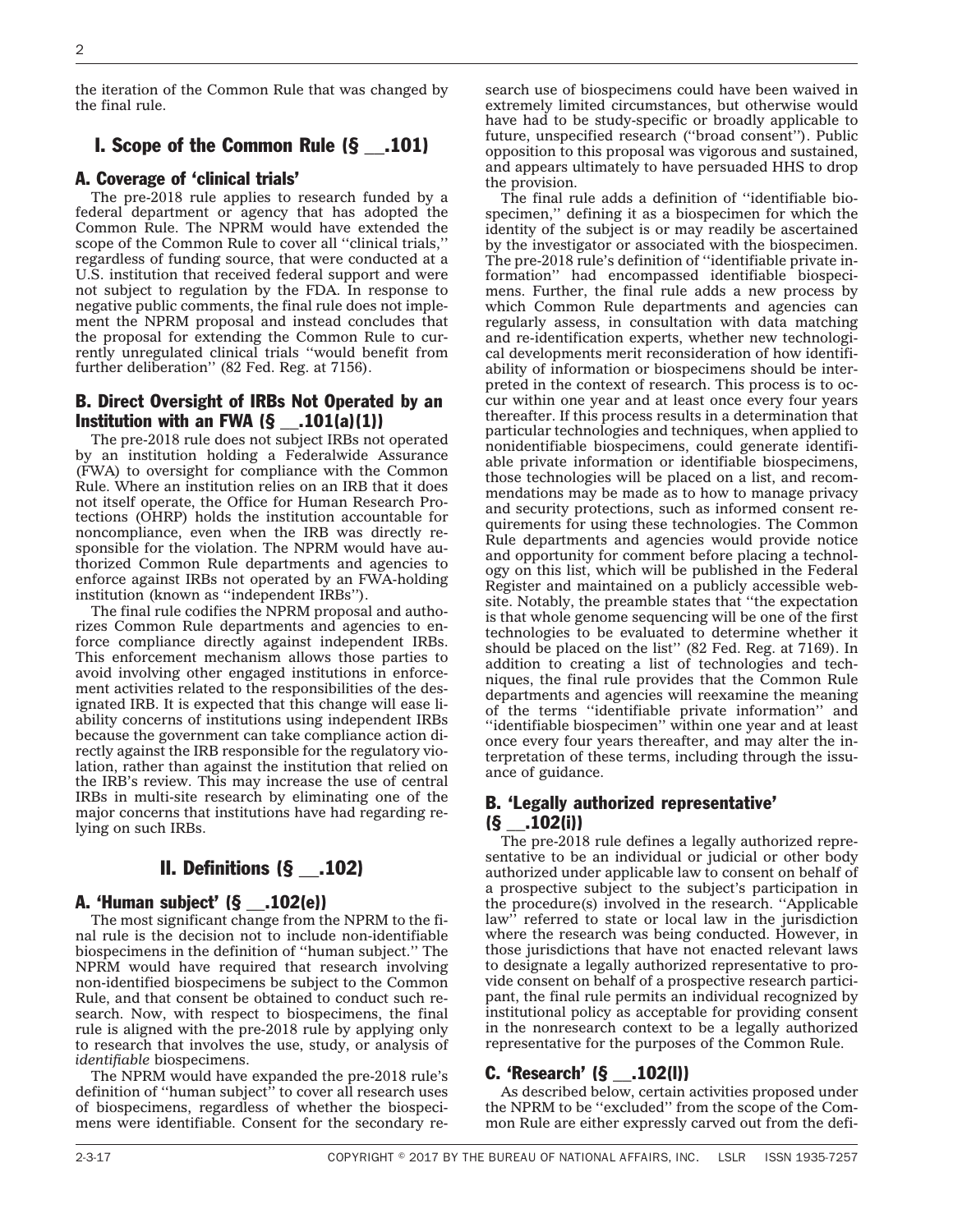nition of ''research'' or incorporated into the exempt category. Specifically, the definition of ''research'' is revised to exclude public health surveillance  $(\S)$ .102(l)(2)). The NPRM proposed this exclusion category to include the collection and testing of information or biospecimens necessary to allow public health authorities to identify, monitor, assess, or investigate potential public health signals. The preamble to the final rule notes that FDA's adverse event reporting systems would fall outside the definition of ''research'' (82 Fed. Reg. at 7176).

The NPRM also proposed exclusion categories for certain scholarly and journalistic activities, criminal justice activities, and authorized operational activities for national security missions. In the final rule, these activities are codified out of the definition of ''research''  $((\S \S \_102(0)(1), 102(0)(3), 102(0)(4)).$  In discussing scholarly and journalistic activities that are not research, the final rule at  $\S$  \_.102(l)(1) includes additional fields and methodologies that fall outside the definition of ''research,'' including literary criticism and legal research. The final rule preamble notes that these fields are cited solely as examples ''in order to clarify that the focus of the excluded activities is on the specific activities that collect and use information about specific individuals themselves, and not generalizing to other individuals, and that such activities occur in various fields of inquiry and methodological traditions'' (82 Fed. Reg. at 7174). The final rule preamble contrasts these activities to ''studies using methods such as participant observation and ethnographic studies, in which investigators gather information from individuals in order to understand their beliefs, customs, and practices, and the findings apply to the studied community or group, and not just the individuals from whom the information was obtained'' (82 Fed. Reg. at 7175). The final rule preamble clarifies that the latter types of studies fall within the definition of ''research.''

## D. 'Written' or 'in writing'  $(§$  \_\_.102(m))

The final rule adopts a definition of ''written'' or ''in writing'' to mean writing on a tangible medium (e.g., paper) or in an electronic format. Although not proposed in the NPRM, the definition includes the option of an ''electronic format'' to denote the legal effectiveness of electronic consent forms.

## III. Exempt Activities (§ \_\_.104)

The NPRM would have created a new section of research ''excluded'' from the scope of the Common Rule. Unlike exempt research, ''excluded'' activities would not have been subject to any institutional, administrative or IRB review to determine whether the activity is in fact excluded. Rather, investigators would have been responsible for self-determining whether their research is excluded. Even though a research activity may have been excluded, the NPRM recommended that such research still be conducted consistent with the principles outlined in the *Belmont Report*.

The final rule does not adopt the proposed new concept of ''excluded'' activities. Instead, many of the NPRM's excluded activities are either carved out from the definition of ''research'' (as described above) or classified as exempt under § \_\_.104. The final rule makes additional revisions to the pre-2018 rule exemptions, as described below.

### A. NPRM-Excluded Activities Implemented in the **Final Rule**  $(\S$  **.104(d)(4))**

The pre-2018 rule contains an exemption for research involving the collection or study of existing data, documents, records, pathological specimens, or diagnostic specimens, if these sources are publicly available or if the information is recorded by the investigator in such a manner that subjects cannot be identified, directly or through identifiers linked to the subjects. The NPRM contained an exclusion category that would have expanded the exemption to include not only research involving the collection or study of information that had already been collected, but also information that would be collected in the future. The exclusion further would have required that (i) the sources of information be publicly available; or (ii) the information be recorded by the investigator in such a manner that human subjects cannot be identified, directly or through identifiers linked to the subjects, the investigator does not contact the subjects, and the investigator does not re-identify subjects or otherwise conduct an analysis that could lead to creating individually identifiable private information. This exclusion category would have been confined to information and would not have included the secondary research use of biospecimens.

The NPRM also contained an additional exclusion for secondary research activities that are conducted by an investigator who is subject to the requirements of the Health Insurance Portability and Accountability Act (HIPAA) rules.

The final rule creates a new exemption category, ''Secondary Research for which Consent is Not Required"  $(\S.104(d)(4))$ . The preamble explains that the term ''secondary research'' refers to ''re-using identifiable information and identifiable biospecimens that are collected for some other 'primary' or 'initial' activity'' (82 Fed. Reg. at 7191). Under this exemption, secondary research use of identifiable private information or identifiable biospecimens would not require consent if any of the following apply:

(i) The research involves the secondary use of publicly available identifiable biospecimens or publicly available identifiable private information.

(ii) The research involves the use of identifiable private information and identifiable biospecimens that have been or will be collected so long as the information is recorded by the investigator in such a manner that the identity of human subjects cannot be ascertained readily or through identifiers linked to subjects, the investigator does not contact the subjects, and the investigator will not re-identify subjects.

(iii) The research use of identifiable private information and identifiable biospecimens when the research involves only information collection and analysis and the use of such information is subject to the protections of HIPAA. The final rule preamble states an expectation that these protections will include, where appropriate, the individual's authorization for future, secondary research uses of protected health information, or waiver of the authorization requirement by an IRB or Privacy Board. Notably, this exemption does not apply where the information originates at an entity subject to HIPAA but is disclosed to an investigator who is not subject to HIPAA for use in the research.

(iv) The research involves the use of identifiable private information or identifiable biospecimens for secondary research conducted by, or on behalf of, a federal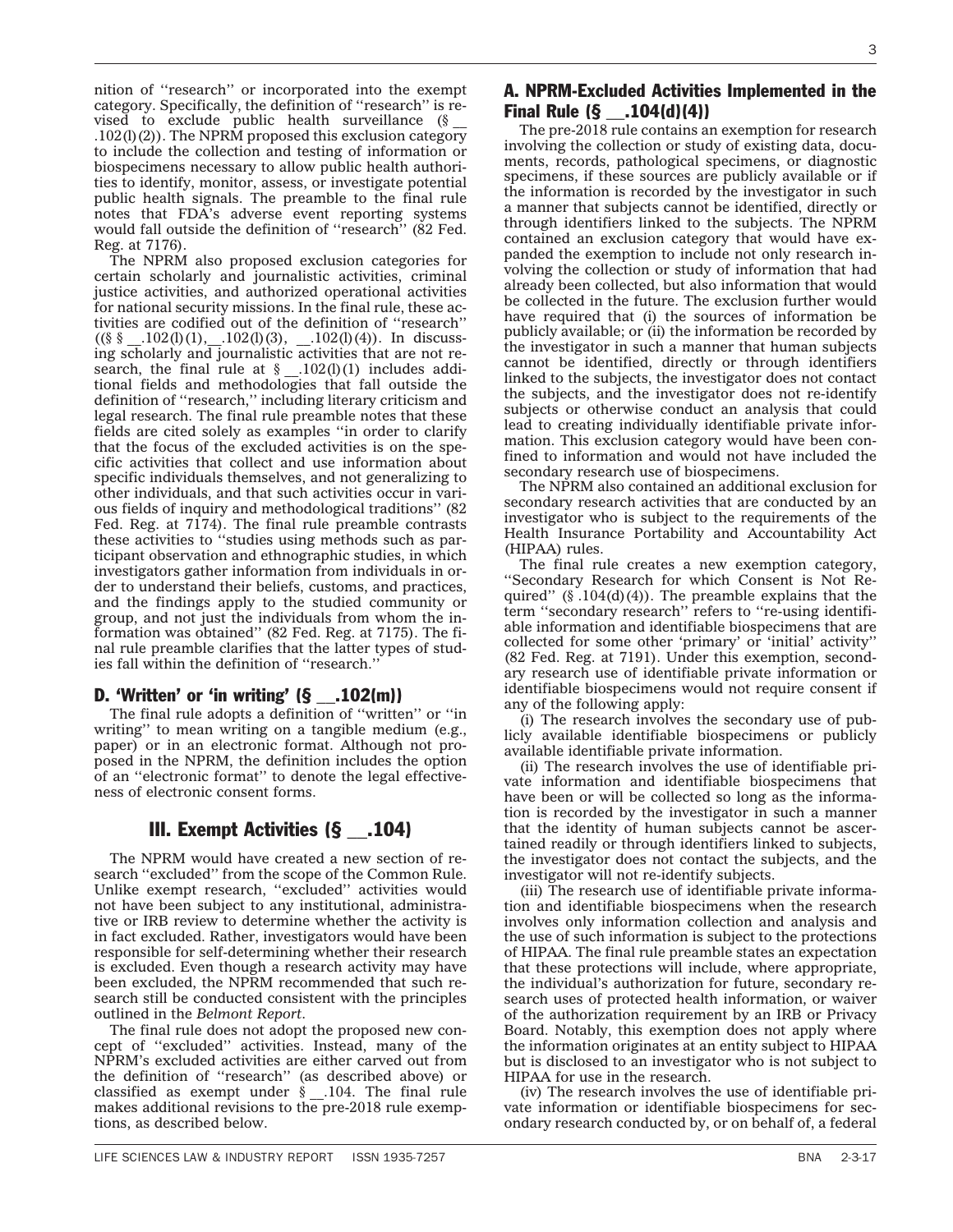department or agency using government-generated or government-collected information obtained for nonresearch activities, if both the original collection of the information and the secondary research use of the information are subject to certain federal statutory privacy safeguards.

### B. NPRM-Excluded Activities Not Implemented in the Final Rule

Certain exclusions were not adopted in the final rule. Notably, the following categories of activities would have been considered ''excluded'' under the NPRM, but were not implemented by the final rule.

#### 1. Program improvement activities

The NPRM would have created this exclusion category, which would have included data collection and analysis, including the use of biospecimens, for an institution's own internal operational monitoring and program improvement purposes, if the data collection and analysis were limited to the use of data or biospecimens originally collected for any purpose other than the proposed activity, or were obtained through oral or written communications with individuals (e.g., surveys or interviews). In omitting this category of activities, the preamble to the final rule notes that ''some program improvement activities involve research and deserve the protections of the rule, while others are not research and are not under the rule. We believe that this topic would be better addressed through other means'' (82 Fed. Reg. at 7179).

#### 2. Quality assurance and quality improvement (QA/QI) programs

The NPRM would have created this exclusion category to cover QA and QI activities involving the implementation of an accepted practice to improve the delivery or quality of care or services, if the purposes were limited to altering the utilization of the accepted practice and collecting data or biospecimens to evaluate the effects on the utilization of the practice. This proposal was not intended to cover the evaluation of the accepted practice itself. The final rule did not implement this proposal, citing, in part, the fact that certain QA/QI activities are already considered not to meet the definition of ''research'' under the pre-2018 rule.

#### 3. Non-identified biospecimen designed to generate information about the person that is already known

The NPRM would have excluded secondary research use of a non-identified biospecimen designed only to generate information about the person that is already known. This exclusion would have encompassed the development and validation of certain diagnostic tests and assays (such as research to develop an *in vitro* diagnostic test for a condition using specimens from individuals known to have the condition and those known not to have the condition) and quality assurance and control activities. The final rule omits this exclusion, explaining that it is no longer necessary, given that the final rule does not adopt the NPRM proposal to modify the definition of human subject to include all biospecimens, regardless of identifiability.

### C. Revised Exemptions

Only one exemption proposed in the NPRM exempting secondary research use of identifiable private information when notice was given—was not included in the final rule. In addition, notably, the NPRM proposed the development by federal departments and agencies of a voluntary ''exemption determination tool'' to assist investigators in determining whether their study is exempt. The final rule does not include the NPRM's proposed tool, declining to specify a particular way in which investigators and institutions might make exemption determinations. However, the final rule suggests that the federal agencies will continue to explore development of such a tool and could issue a subsequent notice seeking public comment on this topic.

The following exemptions were proposed in the NPRM and are included in the final rule:

#### 1. Benign behavioral interventions involving adult subjects (§ \_\_.104(d)(3))

The NPRM proposed a new class of exempt research involving benign interventions in conjunction with the collection of data from an adult subject. ''Benign interventions'' would be brief in duration, harmless, painless, not physically invasive, and not likely to have a significant adverse lasting impact on the subjects. In addition, the investigator would have to believe that the subjects would not find the interventions offensive or embarrassing. As examples, the NPRM mentioned research activities in which a subject is asked to read materials, review pictures or videos, play online games, solve puzzles, or perform cognitive tasks. The subject would have to agree prospectively to the intervention and data collection, and (i) the information obtained would have to be recorded in such a manner that the subjects could not be identified directly or through identifiers, or (ii) any disclosure of the human subjects' responses outside the research would not reasonably place the subjects at risk of criminal or civil liability or be damaging to the subjects' financial standing, employability, educational advancement, or reputation.

The final rule adopts this exemption with modifications. First, the final rule adds ''behavioral'' to modify the type of intervention that is covered by this exemption, which the preamble explains was for the purpose of excluding medical interventions. Second, the final rule broadens the type of research that may meet this exemption by allowing investigators to satisfy the provision's requirements if they obtain and record information in such a manner that the identity of the human subjects can readily be ascertained, directly or through identifiers linked to the subject, and an IRB conducts a limited review to make the determination required under  $\S$ .111(a)(7), namely, that there are adequate provisions to protect the privacy of subjects and to maintain the confidentiality of data.

#### 2. Storage or maintenance for secondary use of identifiable biospecimens or identifiable private information for which broad consent is required  $(S$  \_\_\_ . 104(d)(7))

The NPRM proposed an exemption for storage or maintenance for secondary use of identifiable biospecimens or identifiable private information if certain conditions were met. Specifically, this exemption would have covered the storage and maintenance for secondary research use of biospecimens or identifiable private information that had been or will be acquired for research studies other than for the proposed research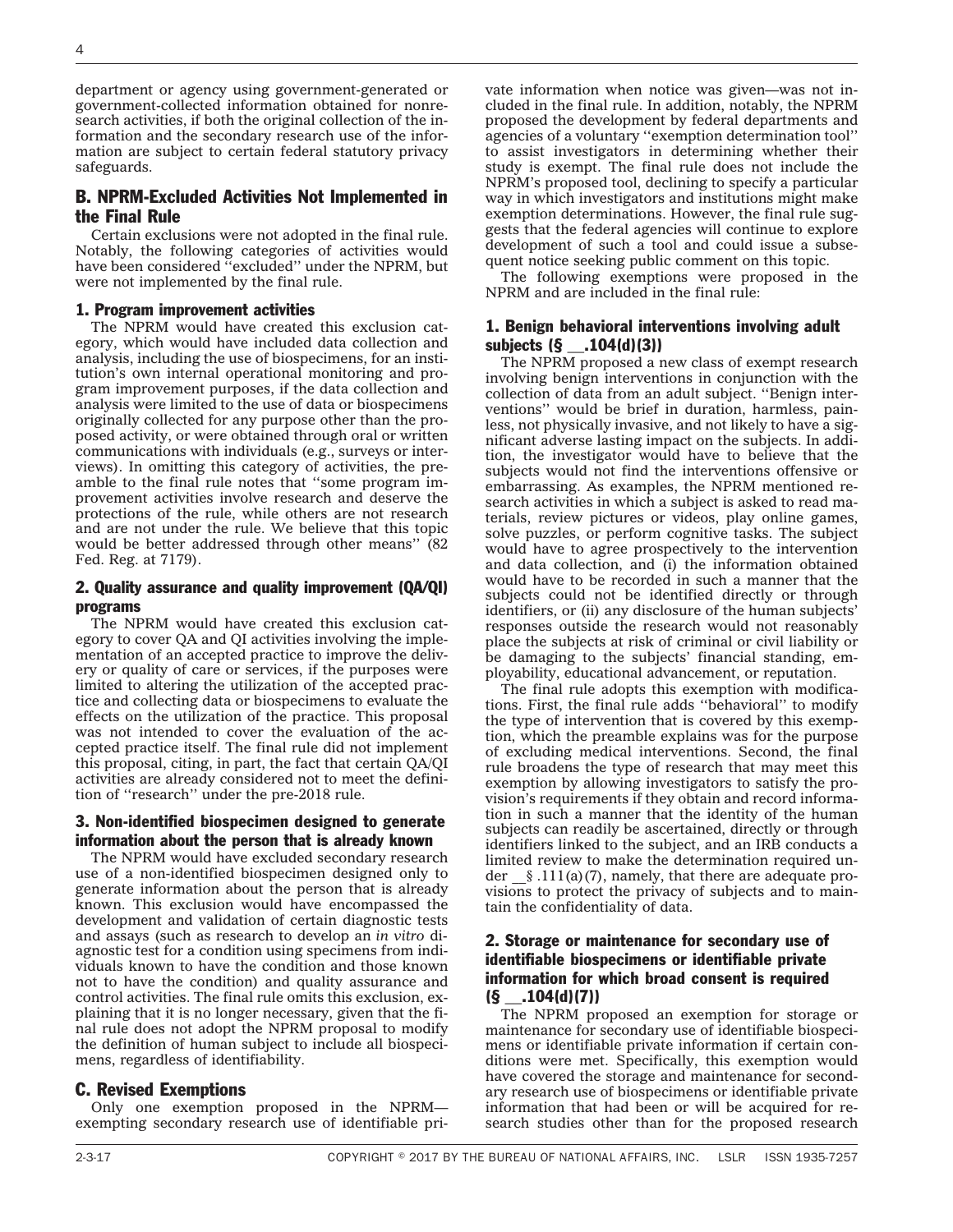study, or for nonresearch purposes, if (i) written consent for the storage, maintenance, and secondary research use of the information or biospecimens were obtained using a broad consent template that the Secretary of HHS would develop; and (ii) the reviewing IRB were to conduct a limited review of the process through which broad consent would be sought, and, in some cases, whether the standards for data security would be met.

The final rule adopts this exemption with modifications. Because the final rule does not incorporate the NPRM proposal to alter the definition of ''human subject'' to extend to research involving non-identifiable biospecimens, the final rule modifies the exemption to apply only to storage or maintenance for secondary research use of identifiable private information or *identifiable* biospecimens. Further, the much-touted HHScreated broad consent template is not being finalized at this time; instead, institutions will have flexibility to create their own broad consent forms.

For the exemption to apply, the IRB must determine that broad consent for storage, maintenance, and secondary research use of identifiable private information or identifiable biospecimens is obtained, including through reviewing the process through which broad consent will be obtained. Because issuance of the HHS broad consent template was not included in the final rule, IRBs must also determine that the broad consent used contains the required elements of consent and that broad consent be appropriately documented or documentation waived. In addition, if changes are made to the ways in which the identifiable information or identifiable biospecimens are stored or maintained, the IRB must determine, when appropriate, that adequate provisions are in place to protect the privacy of subjects and to maintain the confidentiality of data, consistent with the requirements found at  $\S$  \_.111(a)(7) for nonexempt research involving human subjects.

### 3. Research involving the use of identifiable biospecimens or identifiable private information for which broad consent is required  $(S_1, 104(d)(8))$

The NPRM introduced an exemption to permit the research use of identifiable biospecimens and information stored pursuant to the exemption discussed immediately above. This exemption would have addressed research involving the use of biospecimens or identifiable private information that had been stored or maintained for secondary research use, if broad consent for the storage, maintenance, and secondary research use of the information and biospecimens had been obtained. If the investigator anticipated that individual research results would be provided to a research subject, then the research would not be eligible for exemption and instead would need to be reviewed by an IRB and studyspecific consent would have to be obtained.

The final rule modified this exemption by restricting its application to *identifiable* biospecimens. The final rule also requires that limited IRB review include an IRB determination that, when appropriate, adequate provisions are in place to protect the privacy of subjects and the confidentiality of data. Because the final rule does not include issuance of an HHS-developed broad consent template, each time a specific study is proposed, the final rule requires that an IRB review the study to determine whether the proposed secondary analysis is permissible under the broad consent that

5

was obtained for secondary research use. Consistent with the NPRM, the exemption does not apply if the investigator includes returning individual research results to subjects as part of the study plan. The preamble states that when secondary studies include a plan to return research results, it would almost always be appropriate for the study to be reviewed by an IRB to ensure that research results are returned to the subject in an appropriate manner.

## IV. Informed Consent (§ \_\_\_\_.116)

As the NPRM and final rule express, consent forms have increased in length and complexity, which adversely affects prospective subjects' ability to understand the information and make an informed choice about participation. The NPRM proposed a number of changes to facilitate shorter and more understandable consent forms. The NPRM aimed to address unduly long documents in which important information could be buried at the end and difficult for a potential research subject to find. The final rule implements many of the concepts proposed in the NPRM.

### A. Facilitating Subject Understanding  $(S$  .116(a)(5))

The NPRM emphasized the importance of a consent form's providing first the essential information that a reasonable person would want to know to make an informed decision about whether to participate in research. The NPRM would have required informed consent forms to present information in a way that would facilitate the prospective subject's understanding of why one might or might not want to participate, rather than merely providing a list of isolated facts.

The final rule adopts, except with respect to broad consent under  $\frac{116}{d}$ , the NPRM concept that consent forms should be reorganized and should more actively promote understandability of the salient aspects of the research. Specifically, the final rule requires that informed consent must begin with ''a concise and focused presentation of the key information that is most likely to assist a prospective subject or legally authorized representative in understanding the reasons why one might or might not want to participate in the research. $\overline{P}$  The final rule requires that this presentation be organized and communicated to the prospective subject in such a manner that facilitates comprehension. In codifying the NPRM, the final rule provides that ''[i]nformed consent as a whole must present information in sufficient detail relating to the research, and must be organized and presented in a way that does not merely provide lists of isolated facts.''

The final rule does not codify the NPRM proposal that the investigator present first the Common Rulerequired information, before providing other information, if any, to the subject, nor the NPRM proposal that the consent document include only the elements of consent required by the Common Rule, with any other information included in appendices. The changes were in response to commenters who worried that such an approach would lead to a ''dual document'' system. Instead, the final rule replaces references to the Common Rule requirements that must be included in the ''body'' of the form as opposed to in an appendix with references to the ''beginning'' section of the form. Addition-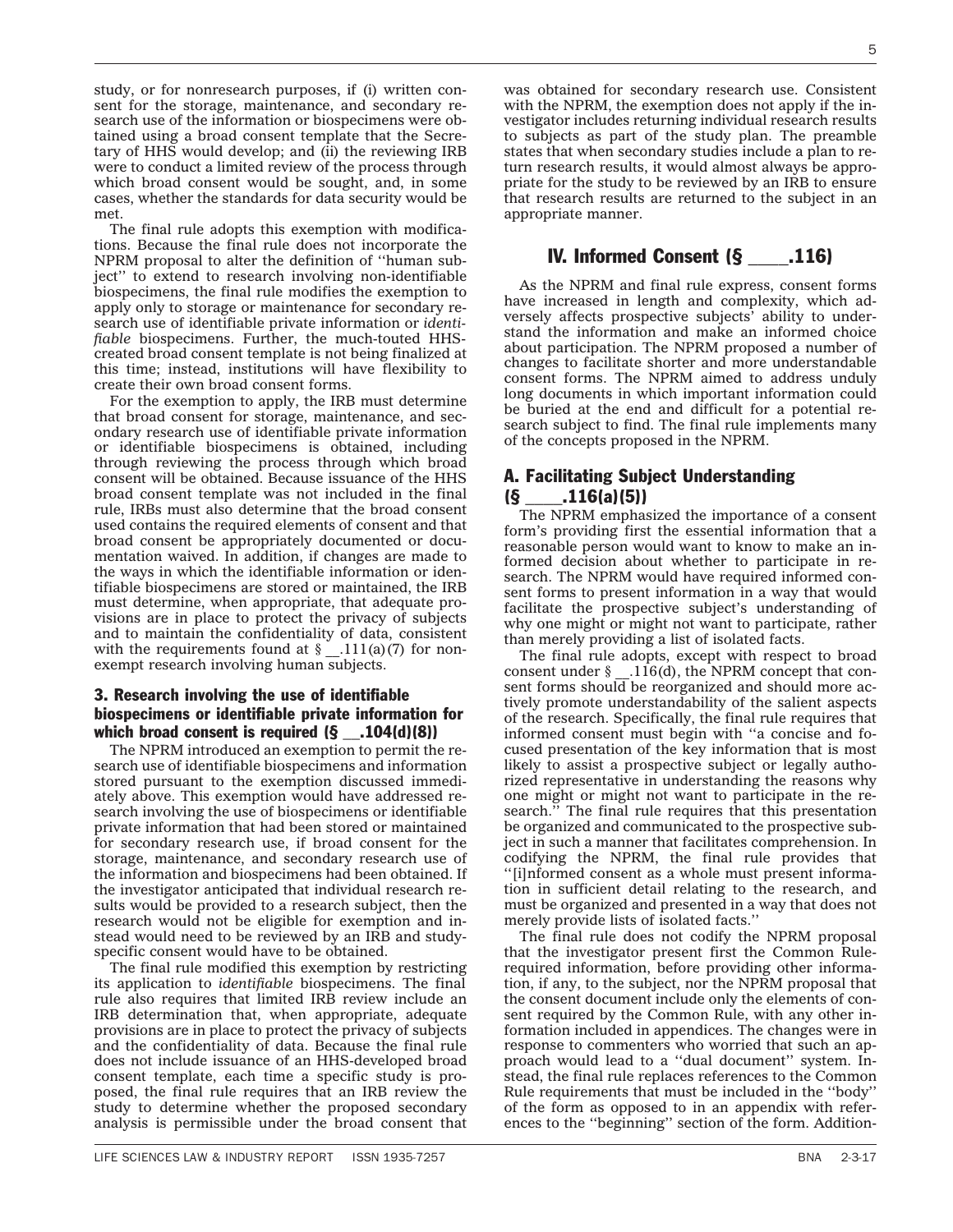ally, the information provided in the beginning section is not limited to solely Common Rule requirements.

### B. New Basic Element (§ \_\_\_\_.116(b)(9))

Under the NPRM, research with non-identifiable data would not have met the definition of ''human subject,'' with only non-identifiable biospecimens proposed to be added to that definition. The NPRM proposed a new basic element of informed consent to inform prospective subjects either that (1) identifiers might be removed from the data and that the non-identified data could be used for future research studies or distributed to another investigator for future research studies without additional informed consent from the subject; or (2) the subject's data collected as part of the research would not be used or distributed for future research studies, even in a non-identified form.

The final rule adopts the NPRM proposal but expands it to include identifiable biospecimens, consistent with the change to the definition of ''human subject.'' Under the final rule, the definition of ''human subject'' includes research in which an investigator obtains, uses, studies, analyzes, or generates *identifiable* biospecimens or identifiable private information. Thus, the new element of consent has been clarified to apply to any research that involves the collection of identifiable biospecimens or identifiable private information.

The NPRM acknowledged that the investigators generally will not select the second option, which hamstrings institutions and researchers from de-identifying the data and biospecimens and using for future research purposes. In fact, the NPRM preamble states that:

It is anticipated that very few investigators will elect to offer the option to restrict the future research use of non-identified data, in part because of the challenges of marking and tracking such decisions. However, should they offer this option, then institutions and investigators will have to develop a system for tracking impermissible uses of non-identified information. Since most investigators will likely elect to inform subjects that identifiers might be removed from the data and distributed for future research without additional informed consent, it would be reasonable for investigators and institutions to generally assume that the secondary research use of non-identified information would be permissible unless marked otherwise. 80 Fed. Reg. 53933, 53971 (Sept. 8, 2015).

Notably, the prohibition does not extend to the nonresearch uses of the leftover data and biospecimens, such as for education, training, quality improvement, and quality assurance.

#### C. New Additional Elements (§ \_\_\_\_.116(c))

The NPRM proposed three additional elements be added to  $\S$  \_.116(c), which contain additional elements that must be provided to each subject or legally authorized representative, when appropriate. The additional elements proposed by the NPRM were:

(i) a statement that the subject's biospecimens may be used for commercial profit and whether the subject will or will not share in this commercial profit;

(ii) a statement regarding whether clinically relevant research results, including individual research results, will be disclosed to subjects, and if so, under what conditions; and

(iii) an option for the subject to consent, or refuse to consent, to investigators recontacting the subject to seek additional information or biospecimens or to discuss participation in another research study.

The final rule adopts the first two additional elements: (i) and (ii). The final rule fails to implement the third additional element—(iii)—though such information may be included in the consent form at the investigator's discretion. Instead, the final rule includes a further additional element: ''For research involving biospecimens, whether the research will (if known) or might include whole genome sequencing (i.e., sequencing of a human germline or somatic specimen with the intent to generate the genome or exome sequence of that specimen).'' The final rule preamble explains that this requirement was added because of the unique implications of the information that can be developed through whole genome sequencing, such as important insights into the health of individuals as well as their biological families.

### D. Broad Consent for the Storage, Maintenance, and Secondary Research Use of Identifiable Private Information or Identifiable Biospecimens  $(S$  .116(d))

The NPRM proposed to allow broad consent to cover the storage or maintenance for secondary research use of all biospecimens (regardless of identifiability) and identifiable private information. Because the NPRM proposed to expand the definition of ''human subject'' to include all biospecimens, it also proposed to facilitate research using biospecimens by permitting broad consent to be obtained for the storage or maintenance for secondary research use of biospecimens.

The final rule includes an option to obtain broad consent for the storage, maintenance, and secondary research use of identifiable private information and identifiable biospecimens. The broad consent is available only for secondary research use (collected for either research studies other than the proposed research or nonresearch purposes). The option to obtain a broad consent for future use of identifiable biospecimens and identifiable private information provides a new alternative for investigators, in addition to the options available under the pre-2018 rule: obtaining an IRB waiver of consent or obtaining study-specific consent for each protocol. Below we describe in more detail the final rule's requirements for broad consent.

#### 1. General elements of broad consent

The NPRM proposed requiring that broad consent include a general description of the types of research that may be conducted with information and biospecimens, the types of information or biospecimens that might be used in research, and the types of institutions that might conduct research with the biospecimens or information.

Like the NPRM, the final rule requires broad consent to include:

(i) a description of any reasonably foreseeable risks or discomforts to the subject;

(ii) a description of any benefits to the subject or to others that may reasonably be expected from the research;

(iii) a statement describing the extent, if any, to which confidentiality of records identifying the subject will be maintained;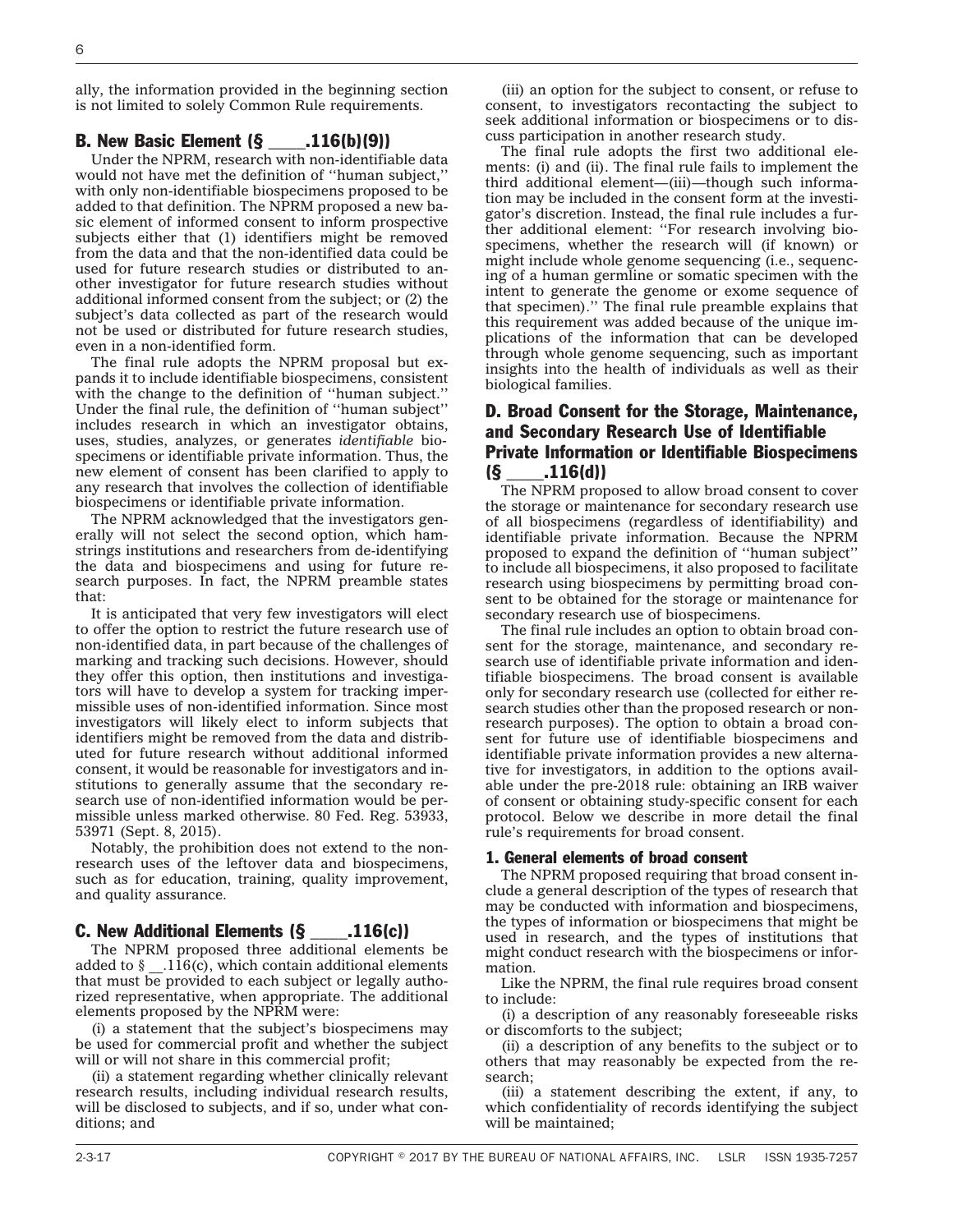(iv) a statement that participation is voluntary, refusal to participate will involve no penalty or loss of benefits to which the subject is otherwise entitled, and the subject may discontinue participation at any time without penalty or loss of benefits to which the subject is otherwise entitled;

(v) when appropriate, a statement that the subject's biospecimens (even if identifiers are removed) may be used for commercial profit and whether the subject will or will not share in this commercial profit;

(vi) when appropriate, for research involving biospecimens, whether the research will (if known) or might include whole genome sequencing (i.e., sequencing of a human germline or somatic specimen with the intent to generate the genome or exome sequence of that specimen);

(vii) a general description of the types of research that may be conducted with the identifiable private information or identifiable biospecimens (This description must include sufficient information such that a reasonable person would expect that the broad consent would permit the types of research conducted. Regarding this requirement, the final rule preamble states that where there is reason to believe that some subjects would find the research controversial or objectionable, a more robust description of the research is required to meet the ''reasonable person'' standard (82 Fed. Reg. at 7221));

(viii) a description of the identifiable private information or identifiable biospecimens that might be used in research, whether sharing of identifiable private information or identifiable biospecimens might occur, and the types of institutions or researchers that might conduct research with the identifiable private information or identifiable biospecimens;

(ix) a description of the period of time that the identifiable private information or identifiable biospecimens may be stored and maintained (which period of time could be indefinite), and a description of the period of time that the identifiable private information or identifiable biospecimens may be used for research purposes (which period of time could be indefinite);

(x) unless the subject or legally authorized representative will be provided details about specific research studies, a statement that they will not be informed of the details of any specific research studies that might be conducted using the subject's identifiable private information or identifiable biospecimens, including the purposes of the research, and that they might have chosen not to consent to some of those specific research studies;

(xi) unless it is known that clinically relevant research results, including individual research results, will be disclosed to the subject in all circumstances, a statement that such results may not be disclosed to the subject; and

(xii) an explanation of whom to contact for answers to questions about the subject's rights and about storage and use of the subject's identifiable private information or identifiable biospecimens, and whom to contact in the event of a research-related harm.

#### 2. Ability to withdraw consent

The final rule codifies the NPRM proposal that broad consent include an element that informs subjects that, at any time and without penalty or loss of benefits to which the subject is otherwise entitled, the subject

could withdraw consent, if feasible, for research use or distribution of the subject's information or biospecimens. Broad consent must contain the same basic element as specific consent related to the voluntariness of enrolling and withdrawing from the study, at any time, without the loss of benefits to which the subject is otherwise entitled. However, both the final rule and the NPRM recognize that information that has been stripped of identifiers might not be traceable. Thus, it might not be feasible to withdraw consent for future use or distribution. Whereas the NPRM required a specific statement in the consent form to that effect, the final rule does not, but the intent appears to be the same and the final rule preamble attaches no significance to the change. The final rule preamble further states that if an investigator commits to permitting a subject to discontinue use of the subject's identifiable private information or identifiable biospecimens, the final rule expects that the investigator would honor this commitment and not remove identifiers (82 Fed. Reg. at 7221). Investigators would be incentivized to inform the subject that his/her biospecimens and information will be deidentified, and, once the identifiers are stripped, the further distribution or research use could not be discontinued based on inability to trace. Otherwise, researchers and institutions may be expected, and in fact required, to maintain identifiers with biospecimens and information if the consent form promises that subjects could discontinue, at any time, the future research use of all biospecimens and information.

#### 3. Public posting of non-identifiable data

The NPRM proposed an element of broad consent related to the public posting of non-identifiable data about a subject. This proposed element of broad consent would have included an option, if relevant, for an adult subject to consent or refuse to consent to the inclusion of the subject's data, with removal of the identifiers listed in the HIPAA Privacy Rule, in a database that would be publicly available and openly accessible to anyone.

This NPRM proposal appeared fundamentally inconsistent with countervailing pressures and requirements, including with ongoing developments in European Union (EU) and European Medicines Agency (EMA) law and policy that would require de-identified, subjectlevel clinical trials data to be made widely available for review. In other words, in light of EU and EMA policy developments requiring public posting of de-identified subject-level data, and given an increasing set of journal and professional society expectations that deidentified, subject-level data be made available to other researchers, the NPRM proposal to allow subjects to "opt out" of public availability of their de-identified data was infeasible. The final rule, indeed, does not include this NPRM proposal. The final rule commentary regards this proposal as unnecessary and as overlapping with the broad consent elements that require (i) a statement describing the extent, if any, to which confidentiality of records identifying the subject will be maintained, and (ii) a description of any reasonably foreseeable risks or discomforts to the subject.

#### 4. Broad consent template

As noted in Section III.C.2 above, to facilitate the use of broad consent, the NPRM proposed that the HHS Secretary would publish in the Federal Register broad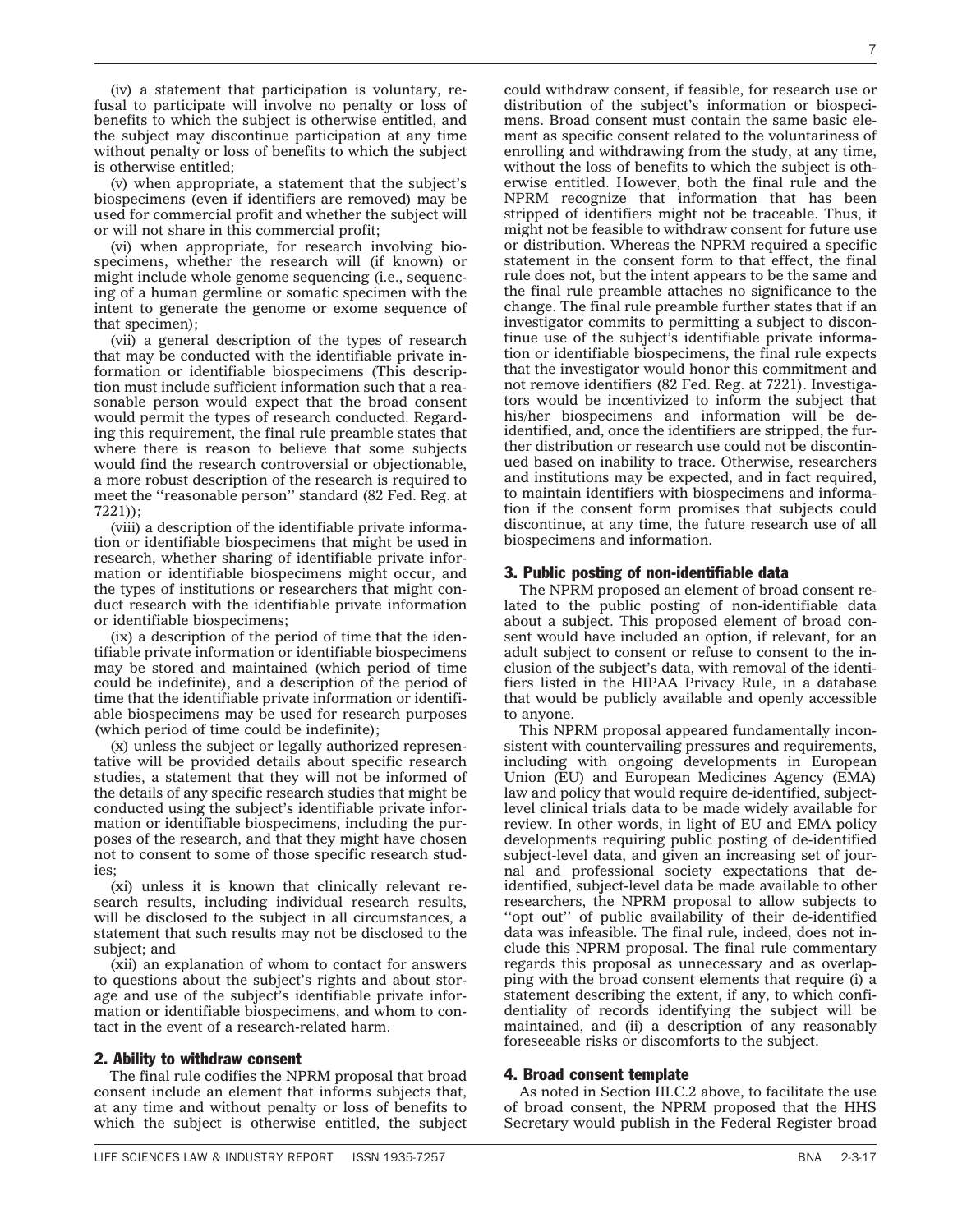consent templates that would contain all of the required elements of consent. The NPRM noted that at least two broad consent templates would be developed: one for information and biospecimens originally collected in the research context, and another for information and biospecimens originally collected in the nonresearch context. The final rule does not include the issuance of these broad consent templates by the HHS Secretary. HHS agreed with public comments that favored allowing institutions to create their own broad consent forms that can be tailored to a variety of circumstances. However, the preamble notes that the HHS Secretary expects to develop broad consent guidance in the future, which may include broad consent templates. Whether this will in fact occur is, of course, unclear, as the Presidential administration, and its HHS Secretary, changed within hours of the issuance of the final rule.

### E. Waiver of Consent (§ \_\_\_\_.116(f))

The pre-2018 rule permits an IRB to waive the requirements for obtaining informed consent, or to alter such requirements, if certain criteria are met: (i) the research must involve no more than minimal risk to subjects; (ii) the waiver or alteration will not adversely affect the rights and welfare of the subjects; (iii) the research could not practicably be carried out without the waiver or alteration; and (iv) whenever appropriate, the subjects will be provided with additional pertinent information after participation.

#### 1. New waiver criterion  $(\S$  .116(f)(3))

The NPRM proposed to add a new waiver criterion, which would require that, for research involving access to or use of identifiable biospecimens or identifiable information, the research could not practicably be carried out without accessing or using identifiers. The NPRM modeled this on the similar criterion in the HIPAA Privacy Rule's requirements for a waiver of HIPAA authorization, which requires that the research could not practicably be conducted without access to and use of the protected health information (PHI).

The final rule adopts a similar waiver criterion that mandates that for research involving the use of identifiable private information or identifiable biospecimens, the research could not practicably be carried out without using such information or biospecimens in an identifiable format. According to the final rule preamble, the purpose underlying the new criterion is that ''nonidentified information should be used whenever possible in order to respect subjects' interests in protecting the confidentiality of their data and biospecimens'' (82 Fed. Reg. at 7224). The new standard will require that investigators accurately predict whether proposed biospecimen research will require identifiers at any point during the conduct of the study. Researchers will be encouraged to use de-identified biospecimens for proposed research to be eligible for waiver. This incentive structure will push more research, even when obtaining consent would be impracticable and the study involves no more than minimal risk, to use de-identified information and biospecimens based on the likelihood of obtaining a waiver, despite the fact that a proposed research project with identifiable biospecimens may be more clinically important but the researchers could not meet the new criterion. This heightened standard for waiver likely will decrease the volume of research conducted on large swaths of identifiable biospecimens. Moreover,

IRBs will be asked to make determinations regarding whether a proposed biospecimen study requires the use of identifiers, which may be beyond the current expertise and qualifications of many IRB members.

In addition, the final rule does not adopt the NPRM's proposal for additional, more stringent waiver conditions applicable to research involving biospecimens (such as that there be ''compelling scientific reasons'' for the biospecimen research).

#### 2. Waiver of broad consent by individuals who refused to provide consent  $(§$  \_\_.116(f)(1))

The NPRM prohibited waiver of informed consent by an IRB if a person has been asked for broad consent and refused to provide it. The final rule adopts the proposal providing that, if an individual was asked to provide broad consent for the storage, maintenance, and secondary research use of identifiable private information or identifiable biospecimens in accordance with the broad consent requirements, and the individual refused to provide such consent, then the IRB would be prohibited from waiving consent for the storage, maintenance, or secondary research use of the identifiable biospecimens or information. The final rule preamble notes that a person's refusal to sign a broad consent may be for a variety of reasons, and the policy may ultimately have an adverse impact on the biospecimen research enterprise, but the autonomy of individuals and respecting persons weigh in favor of not overriding an individual's refusal to consent. As a practical matter, refusal to consent will be determined solely on the absence of the individual's signature on the broad consent form.

#### F. Screening, Recruiting, or Determining Eligibility (§ \_\_\_\_.116(g))

Under the pre-2018 rule, IRBs could waive the requirement for informed consent to permit researchers to access and use identifiable private information to contact prospective study subjects. The NPRM characterized this practice as burdensome and unnecessary to protect subjects, and noted that it is not consistent with FDA's regulations, which do not require informed consent or a waiver of informed consent for such activities. The NPRM proposed to allow an IRB to approve a research proposal in which investigators, for eligibility screening and recruitment, obtain identifiable private information about prospective human subjects of research without informed consent either through oral or written communication with the prospective subjects or through accessing pre-existing records containing identifiable private information, provided that the research proposal includes an assurance that the investigator will implement standards for protecting the obtained information, to the extent required by the proposed rule.

The final rule adopts this proposal with minor changes for clarity and without the requirement that investigators adhere to the proposed standards for protecting obtained information set by the NPRM, as these provisions were not included in the final rule (as discussed above). The final rule preamble clarifies that this provision is not a waiver of the consent requirement; rather, it is an exception to the requirement. The preamble further clarifies that, in approving this exception to informed consent for the purpose of screening, recruiting, or determining the eligibility of prospective subjects, the IRB will be reviewing and approving the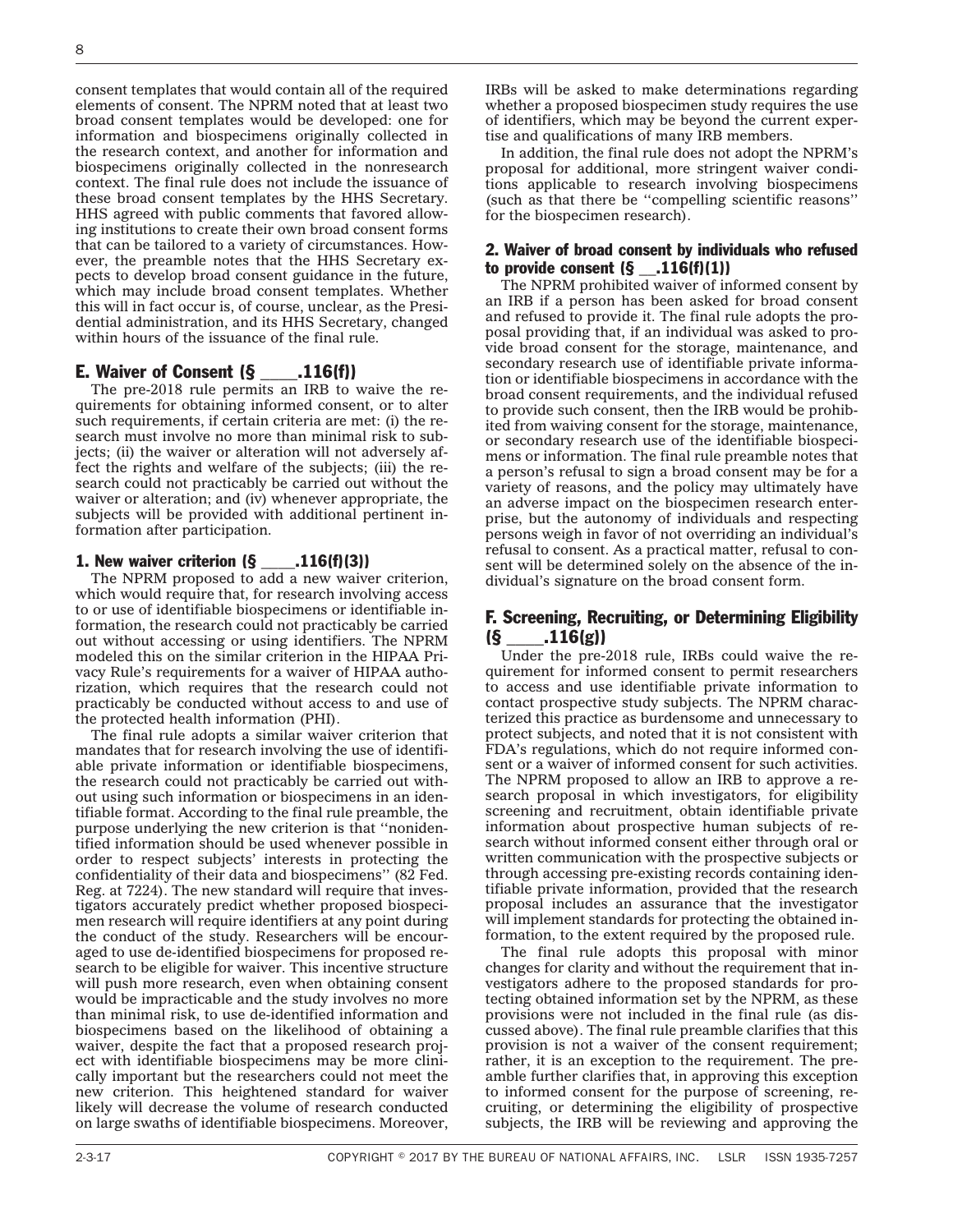entire research proposal, and thus all IRB approval criteria set forth at  $\frac{1}{2}$ . 111 must be satisfied.

### G. Public Posting of Consent Forms  $(S$  .116(h))

The pre-2018 rule contains no requirement to post publicly consent forms from clinical trials. As an additional means of increasing transparency and facilitating the development of more informative informed consent forms, the NPRM proposed that a copy of the final version of the consent form for clinical trials conducted or supported by a Common Rule department or agency would need to be posted on a publicly available federal website. The final rule preamble explains that ''[t]he primary purpose of this provision is to improve the quality of consent forms in federally funded research by assuring that—contrary to current practices, under which it is often very difficult to ever obtain a copy of these documents—they eventually would become subject to public scrutiny'' (82 Fed. Reg. at 7228).

The final rule adopts the proposal with modifications and clarification, despite the fact that many commenters expressed concern that the proposal introduced an administrative burden without a corresponding increase in protections to human subjects. Consistent with the NPRM, the final rule defines "clinical trial" as a research study in which one or more human subjects are prospectively assigned to one or more interventions (which may include placebo or other control) to evaluate the effect of the interventions on biomedical or behavioral health-related outcomes. The final rule does not require that the ''final version'' of the consent form be posted. Rather, investigators are only required to post an IRB-approved consent form that was used for enrollment purposes, even if the form underwent modifications at a later time. The final rule also provides greater flexibility in regard to when the consent form must be posted, which can take place any time after the trial is closed to recruitment, limited to no later than 60 days after the last study visit by any subject. If the federal department or agency supporting or conducting the clinical trial determines that certain information should not be made public, the department or agency may permit redactions to the information posted. The final rule preamble explains that HHS will create a website for the posting of these consent forms, and the other Common Rule agencies may either use the HHS website or develop their own. The preamble further notes that the existing clinical trial registration website, www.ClinicalTrials.gov, may be used for this purpose.

## V. Documentation of Informed Consent  $(S_{1117})$

As described above, the final rule includes a definition of ''written,'' in part, to allow for the use of electronic consent forms. The final rule provides that informed consent must be documented by the use of a written consent form approved by the IRB and ''signed (including in an electronic format) by the subject or the subject's legally authorized representative.'' The addition of the phrase ''including in an electronic format'' clarifies HHS expectations that electronic consent is legally effective.

Further, the NPRM added a new provision to this regulation providing that an IRB may waive the require-

ment for the investigator to obtain a signed informed consent form for some or all of the subjects if the IRB finds that (i) subjects are members of a distinct cultural group or community for whom signing documents is not the norm, (ii) the research presents no more than minimal risk of harm to subjects, and (iii) there is an appropriate alternative mechanism for documenting that informed consent was obtained. The final rule adopts this provision, but omits the requirement that documentation must include a description as to why signing the consent form is not the norm.

### VI. Cooperative Research (§ \_\_\_\_.114)

The pre-2018 rule required that each institution engaged in cooperative research obtain IRB approval of the study, though local IRB review was not mandated. However, standard practice has been that local IRBs at each institution independently review the research protocol and consent materials, unless the IRB enters into a reliance agreement with another IRB, such as the central IRB in a multi-site study. The NPRM would have mandated that all institutions in the United States engaged in cooperative research rely on a single IRB, selected by the federal department or agency conducting the research, as the reviewing IRB for that study. This requirement would not have applied to research in which local IRB review is required by law, or when the federal department or agency conducting the research has determined that the use of a single IRB would be inappropriate.

The final rule adopts the NPRM proposal in large measure, but modifies it to allow the lead institution to propose the reviewing IRB, rather than requiring that it be selected by the federal department or agency supporting or conducting the research. However, the federal department or agency must approve the proposed IRB selection. The final rule also clarifies that if an American Indian or Alaska Native group passes a tribal law requiring more than single IRB review, the requirement in the final rule does not apply to such research.

## VII. Data Security Standards  $(S$  \_\_\_\_. 111(a)(7)(i))

Despite the informational risks to subjects posed by research on identifiable data, the pre-2018 rule did not prescribe a standard for privacy and confidentiality safeguards. The NPRM would have set uniform standards to help assure privacy and confidentiality protections for all research subjects by requiring appropriate safeguards against risks to the security and integrity of biospecimens and identifiable private information. The NPRM would have allowed for compliance by either implementing specific measures from a list that would have been published by the HHS Secretary or by implementing safeguards that would comply with HIPAA rules.

Largely in response to public comments expressing concern over the difficulty of adhering to standards that had not yet been issued, the final rule does not adopt the NPRM proposal. Instead, the final rule incorporates data security standards into the criteria for IRB approval, and specifically the data security standard is now an integral part of the ''limited IRB review'' required for certain exempt research activities. The final